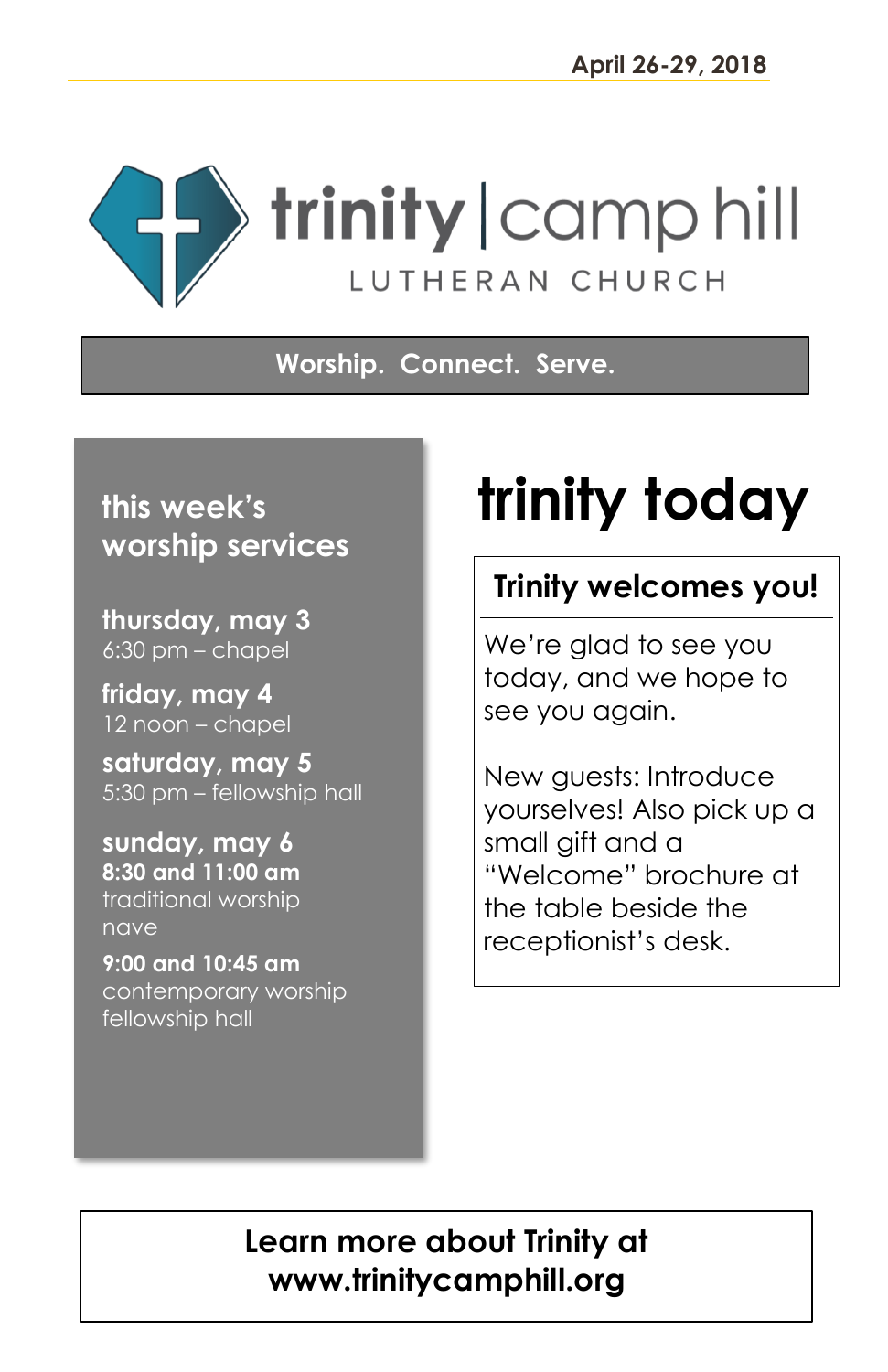

## **What is "Always Being Made New"? Why are we supporting this ELCA Campaign? Come to the Luncheon — Q & A Sunday, May 6 • 12:15 pm • Fellowship Hall**

*BBQ Cranberry chicken Free will offering to help cover cost of meal*

This is your opportunity to hear Pastor Ron Glusenkamp, Director of the ELCA's Always Being Made New campaign, as he talks about the work of Lutherans as they serve God in the US and around the world. Bring your questions about this part of our capital appeal and why we are joining with all Lutherans in the ELCA to support mission and ministry as Christ would have us do. Together we can do more!

**Sign up at the Gathering Space desk. Or call the church office at 717-737-8635. Or sign up online at www.timetosignup.com/trinitycamphill. Bring your questions!**

**Children's books needed** – Trinity Tutors are collecting good used books to give to the second graders at Foose and Scott schools in Harrisburg, so they'll have books to read over the summer. Look for books at yard sales and library book sales for some great finds. Bring to the "Read Box" in the gathering space during April. Last year each child received three books from you. Thank you in advance for your generosity again this year.

**Choir Appreciation Sunday** – May 6 at 11am. All our singing choirs will participate in this festive musical service accompanied by brass.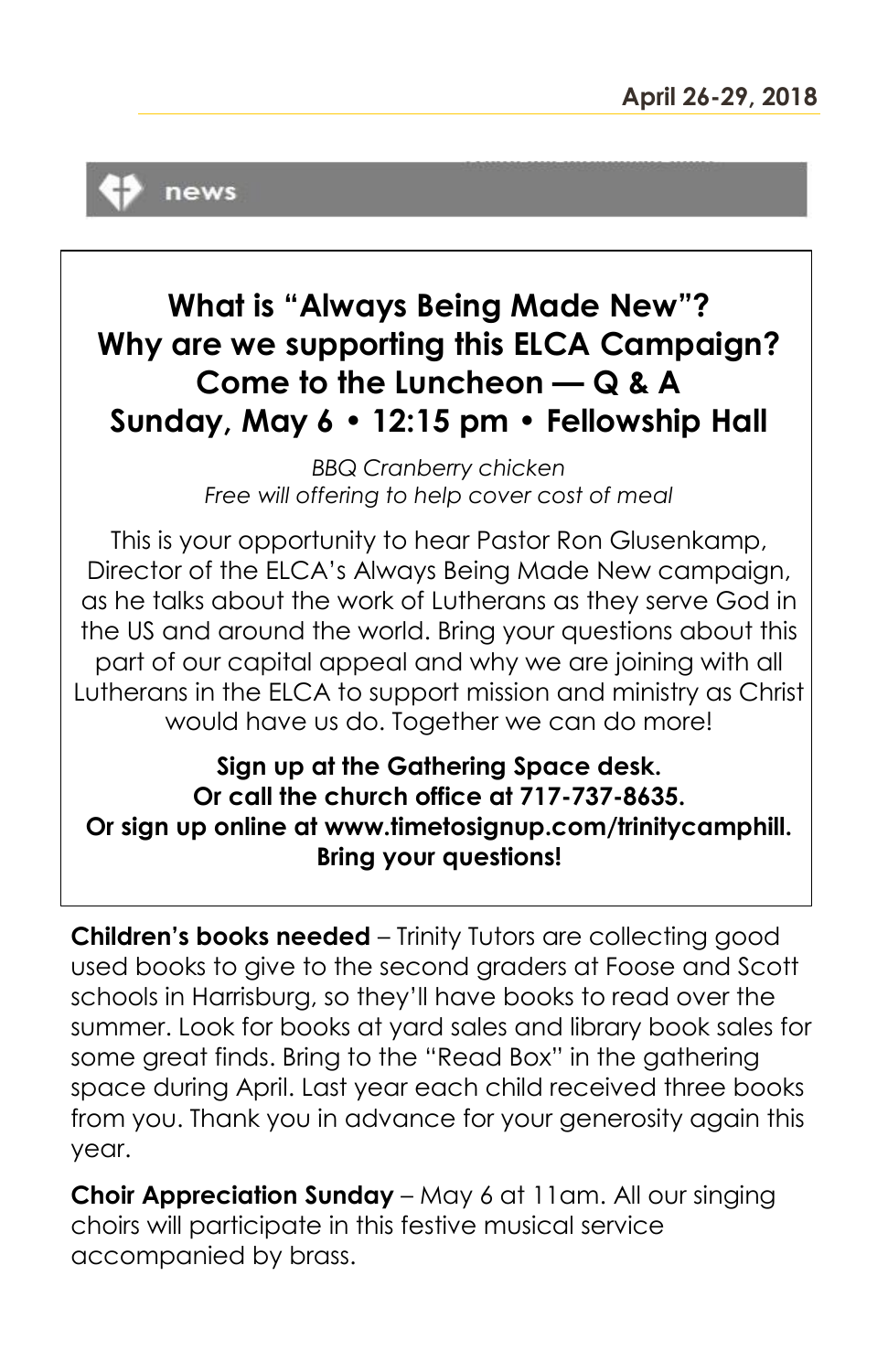

**Sign up NOW** in the Gathering Space or online to attend and/or volunteer for the remaining TWO FREE dinners at our Luther Rose Dinner Theatre. It's a zany and clever creation of our capital appeal events team. Each event features a fancy dinner, a capital appeal story, and a fun show.

The April 15 show ("Star Trek, The Lutheran Generation") was outstanding—so many laughs, so much creativity. Ask anyone who attended about Rick Sten as Captain Kirk, Mark Heinly as Mr. Spock, and the rest of the crew! The reviews were so good that you absolutely won't want to miss the next two productions:

- Sunday, April 29, 5:30 pm: "Little Lutheran Rascals"
- Sunday, May 6, 5:30 pm: "Batman Forever Lutheran"

#### **Admission is free – tickets required. Pick up your free tickets in the Gathering Space, or in the office weekdays.**

**Geraniums for Pentecost.** Decorations for Pentecost on May 20 will include potted red geraniums. Order geraniums that may go home with the buyer after the late services on May 20. The price is \$7.00, no bulletin listing. Look for the table in the Gathering Space April 28/29, May 5/6, and May 12/13, or order and pay in the church office during the week. Contact people are Jane Killian or Kathy Powers.

**Float Update:** Thank you to the eight people who submitted ideas for Trinity's first Memorial Day float. All the entries did well in the voting, but only one can be our float this year. The plan from Terry Powell is the final winner. Now we need people to help build the float, and donate several other items; a list will be posted in the coming weeks. If you'd like to help in the building of the float, call Martha Nagle at 484-951-2931 or Mitzi Jones at 717-763-8692.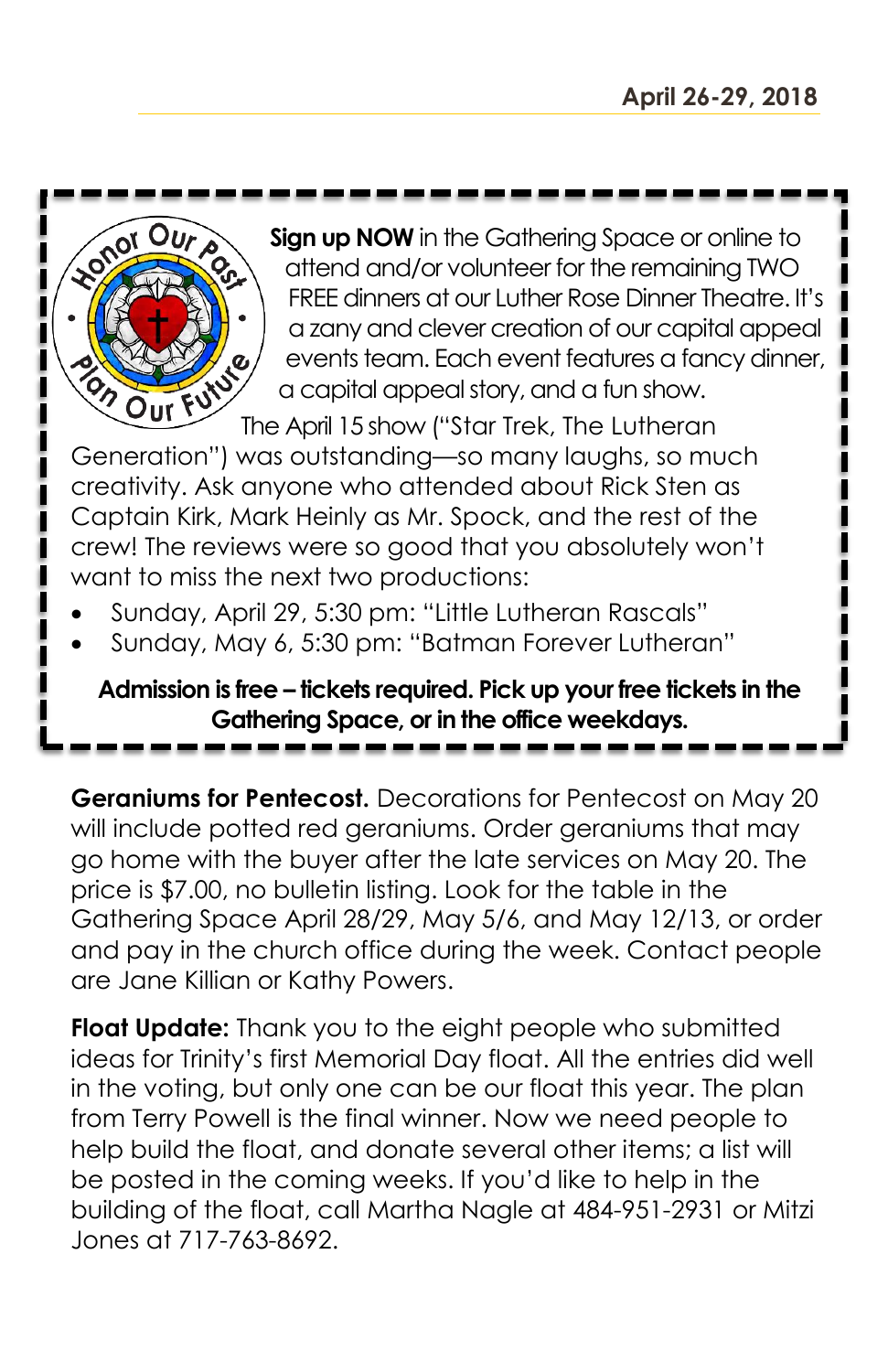**Job posting**: **Director of Administration.** With the pending retirement of Nancy Martin, we are seeking applications for her position. Examples of essential functions include these:

- Provides administrative support to Council, committees, and ministry teams
- Acts as "chief of staff" and provides administrative support to the lead pastor and other members of the program staff
- Manages and supervises all office operations
- Oversees and directs the preparation of all regular and special worship materials, including bulletins
- Supervises office volunteers and assigns appropriate tasks
- Manages computers, networks, and all office equipment

The applicant must be proficient in MS Office Suite and have strong organizational skills. A complete job description, including job qualifications, is available at

www.trinitycamphill.org or in the church office. Résumés should be sent to Pastor Jack Horner (jack.horner@trinitycamphill.org).

**You can buy fair-trade coffee, tea, and chocolate** in the Gathering Space after services on Sunday.

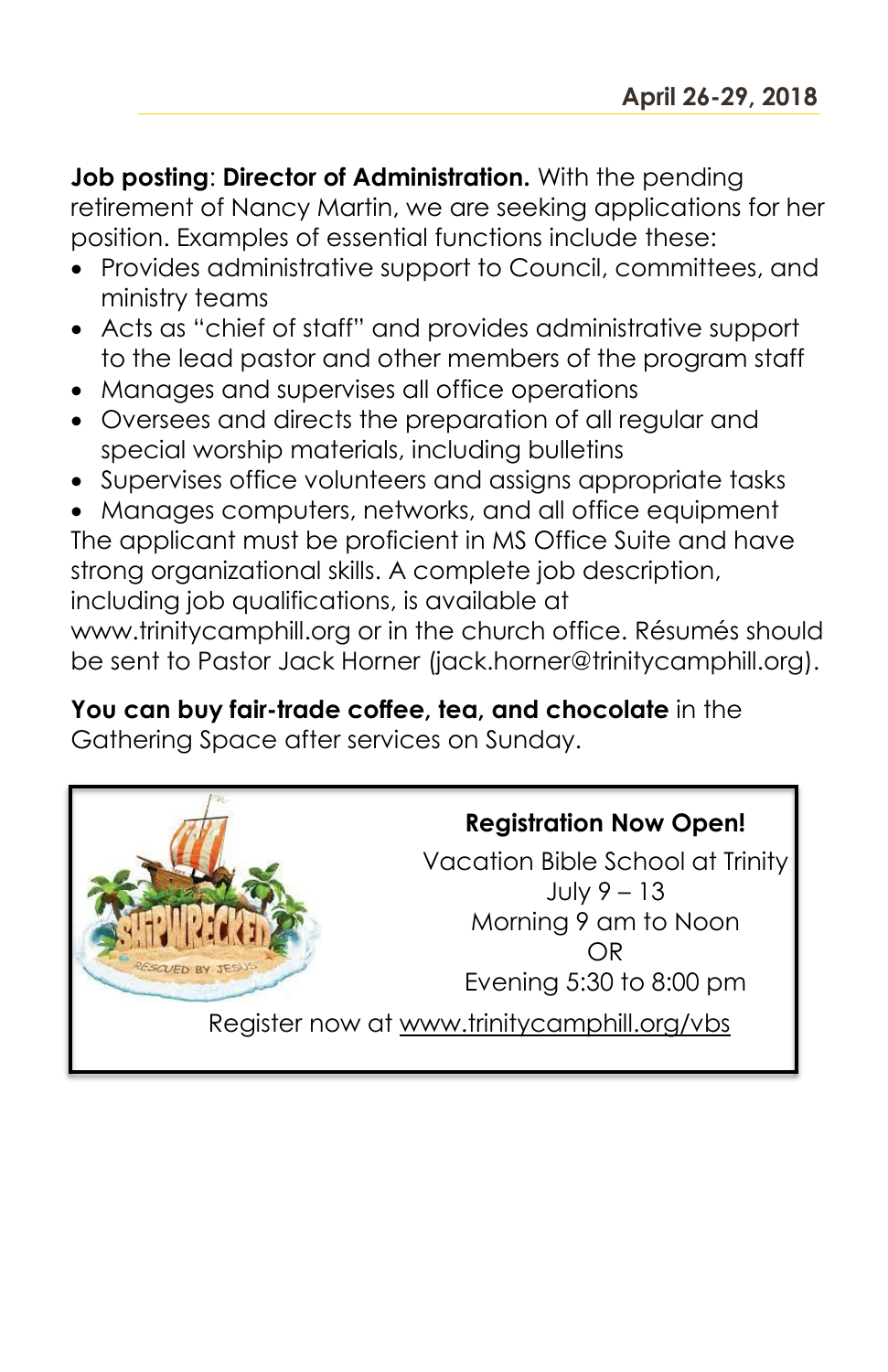## every member prayer list

**Share in the care of Trinity's family. Pray for these members in the coming week**: David Richard; Tim, Kelly, Olivia, and Sophie Rice; Edward, Sara, and Thomas Reynolds; Nancy Restagno; Stephen, Wendy, Ian, and John Resig, and Ryan Stroup; Larry and Sandy Reigle; John and Carol Reighter; John, Annette, and Katie Reiersen

## financial news

| <b>Trinity Financial Report - March 2018</b> |                        |                            |                            |  |
|----------------------------------------------|------------------------|----------------------------|----------------------------|--|
|                                              | March<br><b>Actual</b> | Jan.-Mar.<br><b>Actual</b> | Jan.-Mar.<br><b>Budget</b> |  |
| Contributions<br>Other receipts              | \$107,686<br>6,733     | \$311,810<br>45,975        | \$345,500<br>33,428        |  |
| <b>Total receipts</b>                        | \$114,419              | \$357,785                  | \$378,928                  |  |
| <b>Expenses</b>                              | 100,850                | 339,715                    | 378,928                    |  |
| <b>Budget</b><br>balance                     | \$13,569               | \$18,070                   | \$0                        |  |

join us!

#### **Discover Trinity Sunday, May 6, 10:00 am, Library**

All are invited to join us for a single-session gathering where you will have the opportunity to tour our facilities, meet some of our program staff, and discover where you fit in and how to get connected on the journey of faith at Trinity.

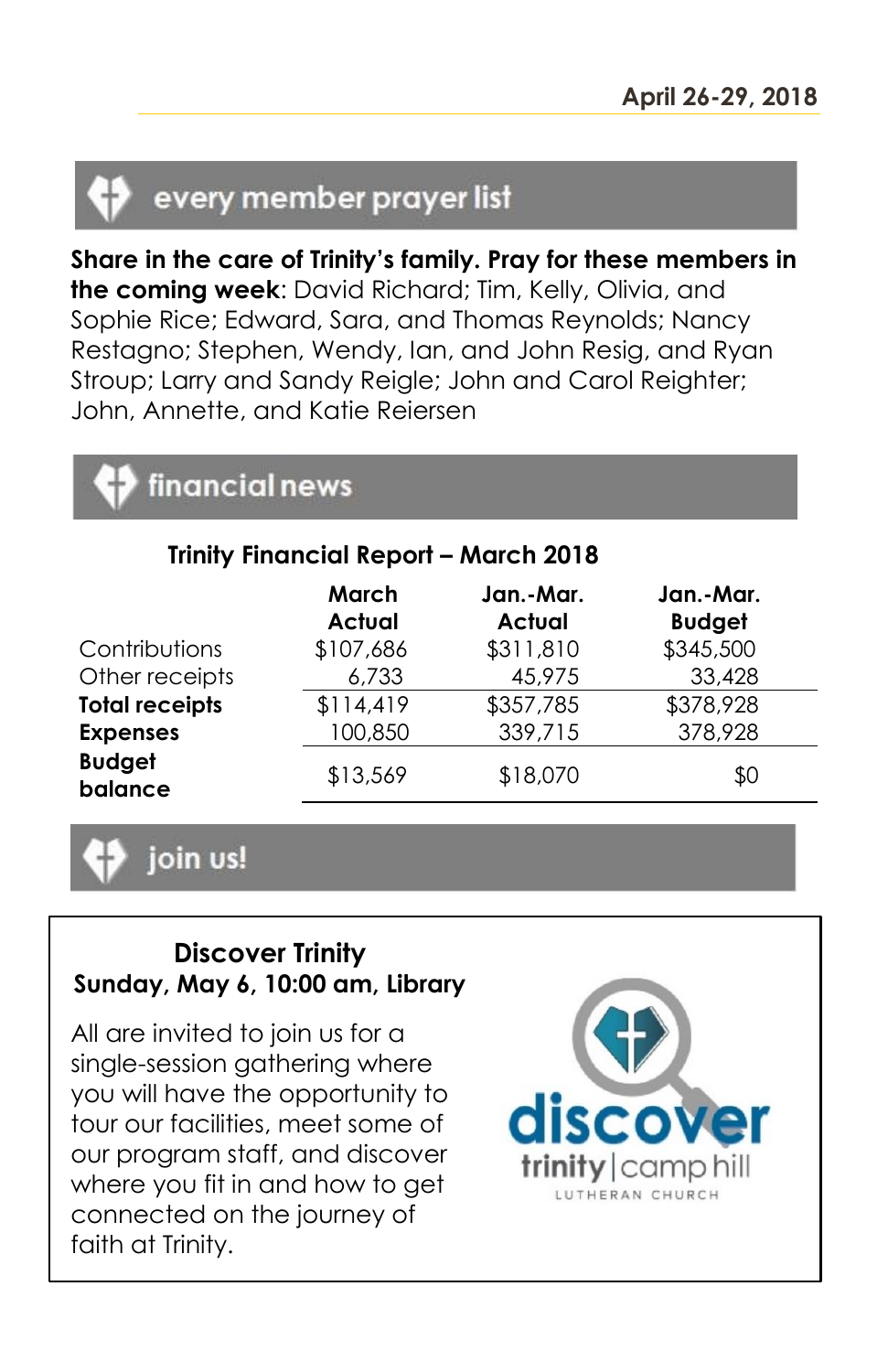**Harrisburg Choral Society Concert:** On May 6, at 3:00 pm, come and listen to the Harrisburg Choral Society chorus, soloists, and orchestra under the direction of Dr. Jason Vodicka as they present Franz Joseph Haydn's *Missa in Augustiis - Lord Nelson Mass* and other works*.* Trinity Concert Series Patrons receive up to four free tickets which are available in the church office during business hours. Nonpatrons pay regular ticket prices.

**The Men's Breakfast Gathering** will meet on May 5 at Rick Sten's home, 835 Hummel Ave., Lemoyne. Breakfast will start at 8. The breakfast gathering is a relaxed and informal way of meeting other men at Trinity. It's a great way to share your thoughts and ideas. Don't forget to invite a friend. As always, we will end at 9:30. Call Rick at 717-823-2951 or e-mail at rsten58@verizon.net to help in planning the food.



**It's a Picnic! – Trinity Family Picnic Celebration Sunday – May 20** Immediately following late services

**Join us as we celebrate advance commitments to the** *Honor Our Past. Plan Our Future appeal. This fun afternoon will* 

include picnic style food (hot dogs, BBQ sandwiches, pasta salad, and chips) along with music, kids' activities, and a DUNK TANK – featuring some of your favorite Trinity Pastors and staff members! RSVP at

www.trinitycamphill.org/planourfuture, or in the Gathering Space. You don't want to miss this exciting day!

**Ever wonder how to become a better ambassador for God in your everyday life?** Join facilitator John West for small group discussion centering on how to strengthen your role as ambassador and how to become a high functioning disciple. Our interactive prayer and discussions will provide guidance and support in your next steps. The group will start on May 6 from 10 to 10:40 in room 237. Contact John West for more info. 717.961.9165 or [Jwest9@verizon.net.](mailto:Jwest9@verizon.net)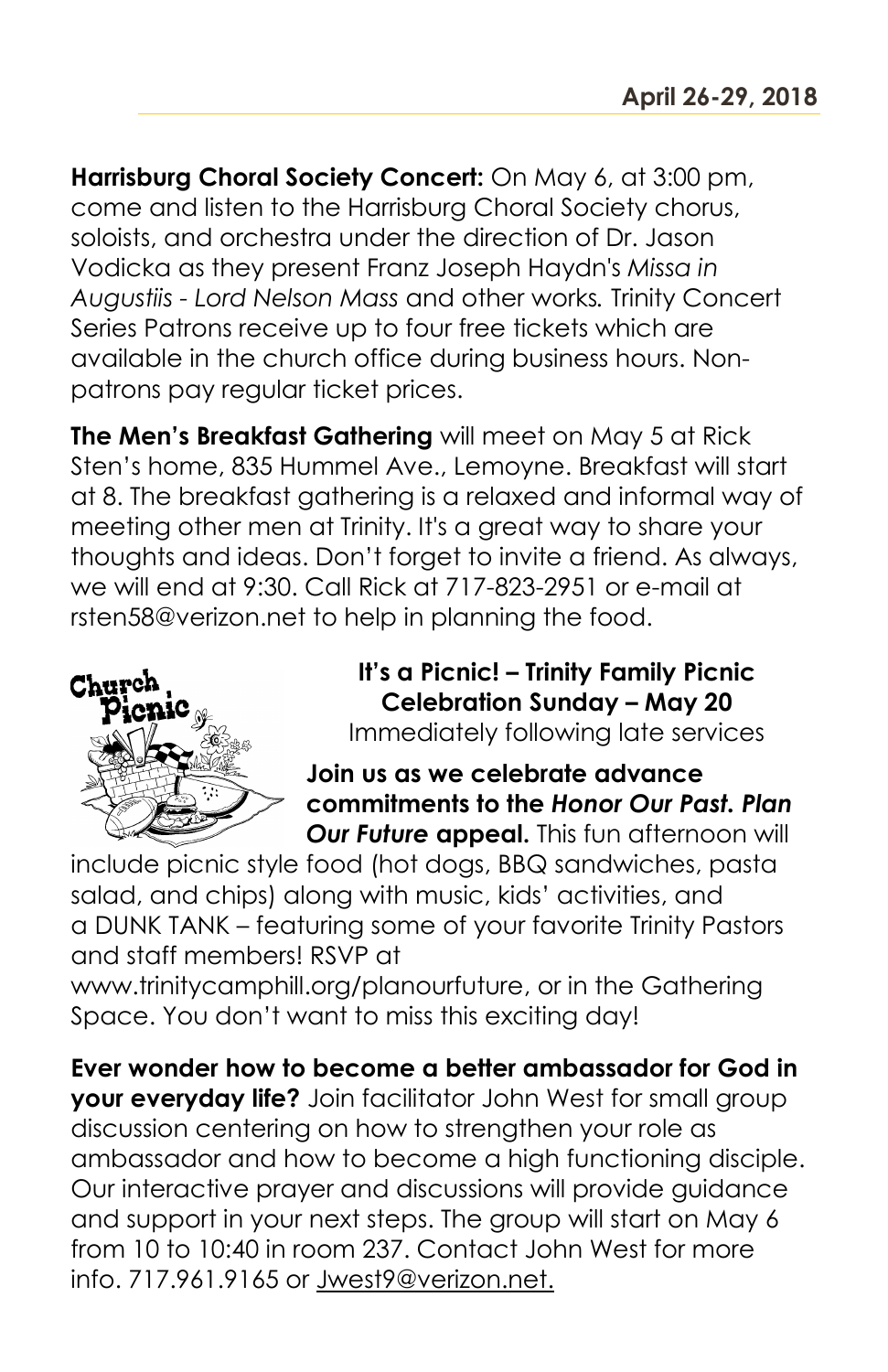**GROW SERIES Sunday, April 29 10:00 am, Room 237** Designed to SERVE

There is no doubt that God has designed you for a purpose, but defining that purpose is sometimes a challenge. Together we will explore how each of our varied gifts, abilities, personalities,



and experiences can be used to do good work in God's kingdom. Learn about yourself in ways you may have never imagined.

#### **Sup & Study Epilogue Pray for Your Enemy Class Sunday, May 6 10:00-10:45 am, Room 239**

Winter snow forced us to cancel the last Sup & Study class this spring, but we're going to pull together the pieces and wrap up our PRAY FOR YOUR ENEMY class. All are invited to join in this powerful and meaningful discussion based on the struggle to love those who are different from us.

Feel like the country is more divided than ever? Have a friend or family member who gets on your very last nerve? Fear that there are people in this world who are simply out to get you? While all these people may not rise to the level of a bonafide enemy, would it do your heart good (and maybe theirs?) to find a way to pray for them? Then this is the class for you! By the end of the session participants will collectively create a prayer to be offered up at the end of class. This prayer might be one that you can use specifically in your own life or serve as an inspiration/template for you to personally create a prayer to meet your own needs. Facilitated by Zandra Bishop and Kellie Argot.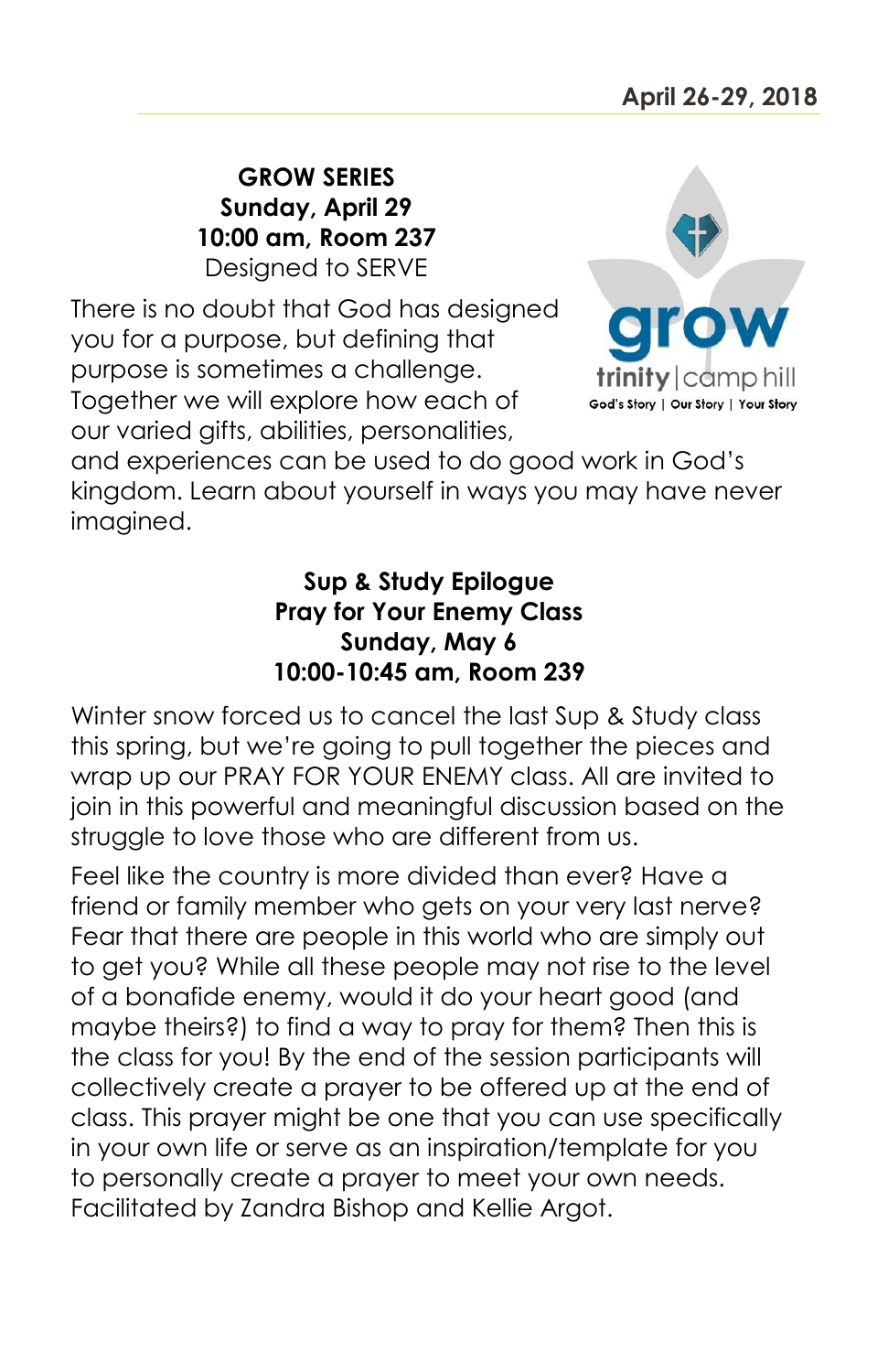## parish life

**Reach out to our hospitalized and at-home members.** See the list in the Narthex and the Gathering Space tract rack. Your prayers and contacts bring peace and comfort.

**Funerals:** Services were held for Ken Bistline on April 17, and Joan Ryder on April 21.



**The Criminal Justice System Ministry will be hosting a Community Connections Breakfast on Saturday, May 19,** to

help support work release men and women return to the community. We will need volunteers on Saturday morning for food prep, greeting, transportation, and clean up, and on Friday, May 18, for food prep. If you are interested in volunteering, please contact Kristen Campbell at [kristencampbell156@gmail.com](mailto:kristencampbell156@gmail.com) or 805-1716.



#### **Sunday, April 29**

8:30 am. Traditional Worship. Nave 9:00 am. Contemporary Worship. Fellowship Hall 10:00 am. Adult Bible Study. 228-230 10:00 am. Gospel Chat. 236 10:00 am. Faith Formation Fun Factory for children 10:00 am. Confirmation. 12 10:00 am. Jr. High (grades 6-7). 11 10:00 am. F. O. J. (grades 9-12). 235 10:30 am. Cherub and Junior Choirs. 123 10:45 am. Contemporary Worship. Fellowship Hall 11:00 am. Traditional Worship. Nave 5:00 pm. Youth Bell Choir. Nave 5:30 pm. Matins Choir. Choir Room 5:30 pm. Dinner Theater. Fellowship Hall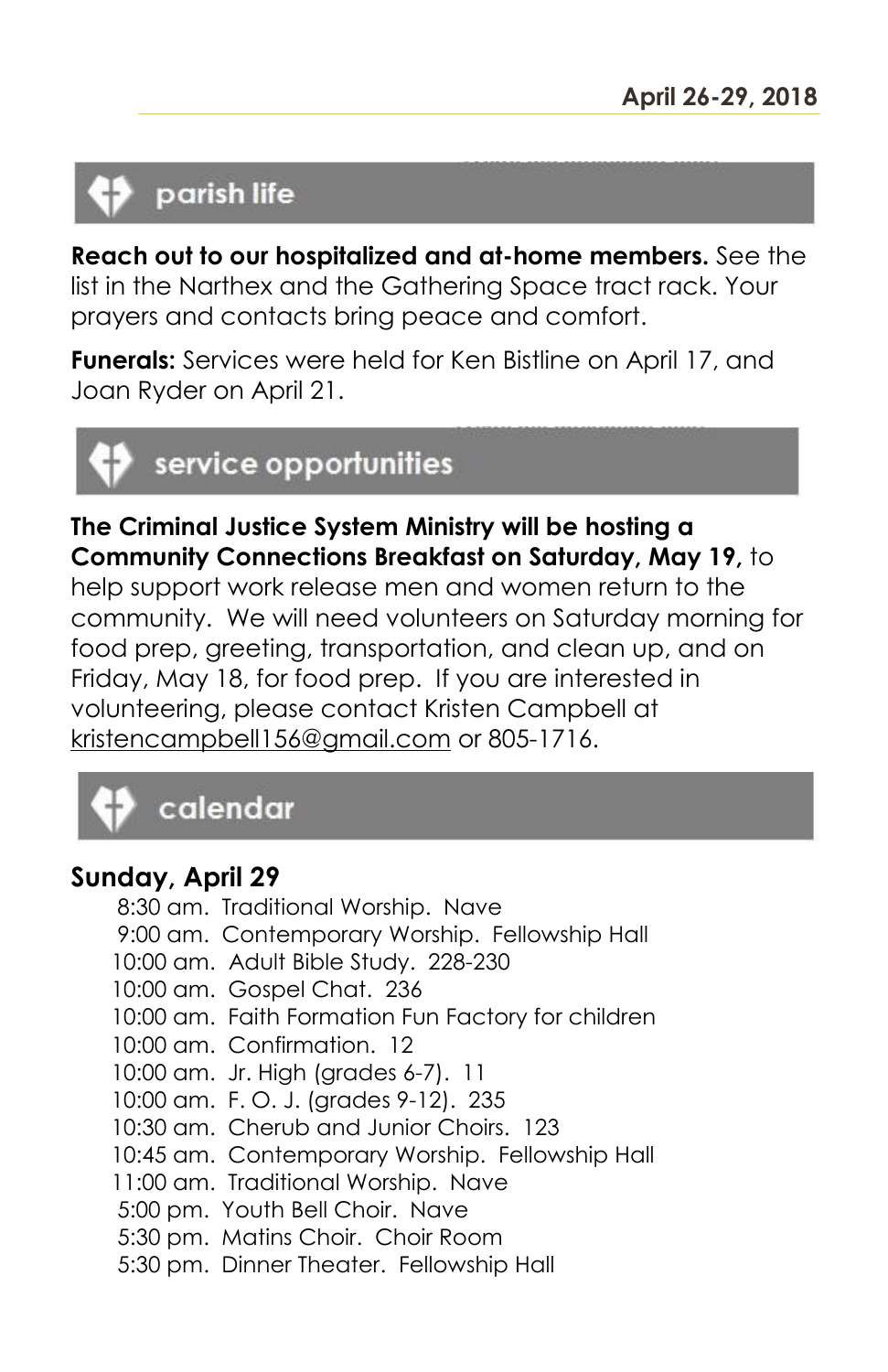#### **Monday, April 30**

9:00 am. Trinity Preschool Playgroup. 221-226

#### **Tuesday, May 1**

9:00 am. Trinity Preschool Playgroup. 221-226 9:30 am. Staff Meeting. 239 10:30 am. Pastoral Care. 239 6:00 pm. Sewing Ministry. 237 6:15 pm. Girl Scout Troop 10662. 122 6:30 pm. Girl Scout Troop 659. 125 6:30 pm. Kairos Team. 239 6:30 pm. FaithX. Fellowship Hall

#### **Wednesday, May 2**

9:00 am. Trinity Preschool Playgroup. 221-226

9:30 am. Library Staff. Library

2:00 pm. Creative Worship Team. 239

6:00 pm. Girl Scout Troop 10651. 122

7:00 pm. Adult Bells. Nave

7:00 pm. Cub Scout Pack Committee. 228-230

#### **Thursday, May 3**

9:00 am. Trinity Preschool Playgroup. 221-226

9:30 am. Bible Study. Fellowship Hall

1:00 pm. Intercessory Prayer. Library

6:30 pm. Worship. Nave

6:30 pm. Girl Scout Troop 10265. 122, 125

7:00 pm. Chancel Choir. Choir Room

7:00 pm. Bible Study. 237

7:00 pm. Boy Scout Troop 51. Fellowship Hall

#### **Friday, May 4**

12:00 noon Prayer Service. Chapel 3:30 pm. Wedding Rehearsal. Nave 6:30 pm. Dinner Theater Rehearsal. Fellowship Hall

#### **Saturday, May 5**

8:00 am. Men's Breakfast Gathering. Rick Sten's 8:20 am. Trinity on the Run. Parking lot 2:00 pm. Wedding. Nave 3:00 pm. Girl Scout Leaders. 121, 122

5:30 pm. Worship. Fellowship Hall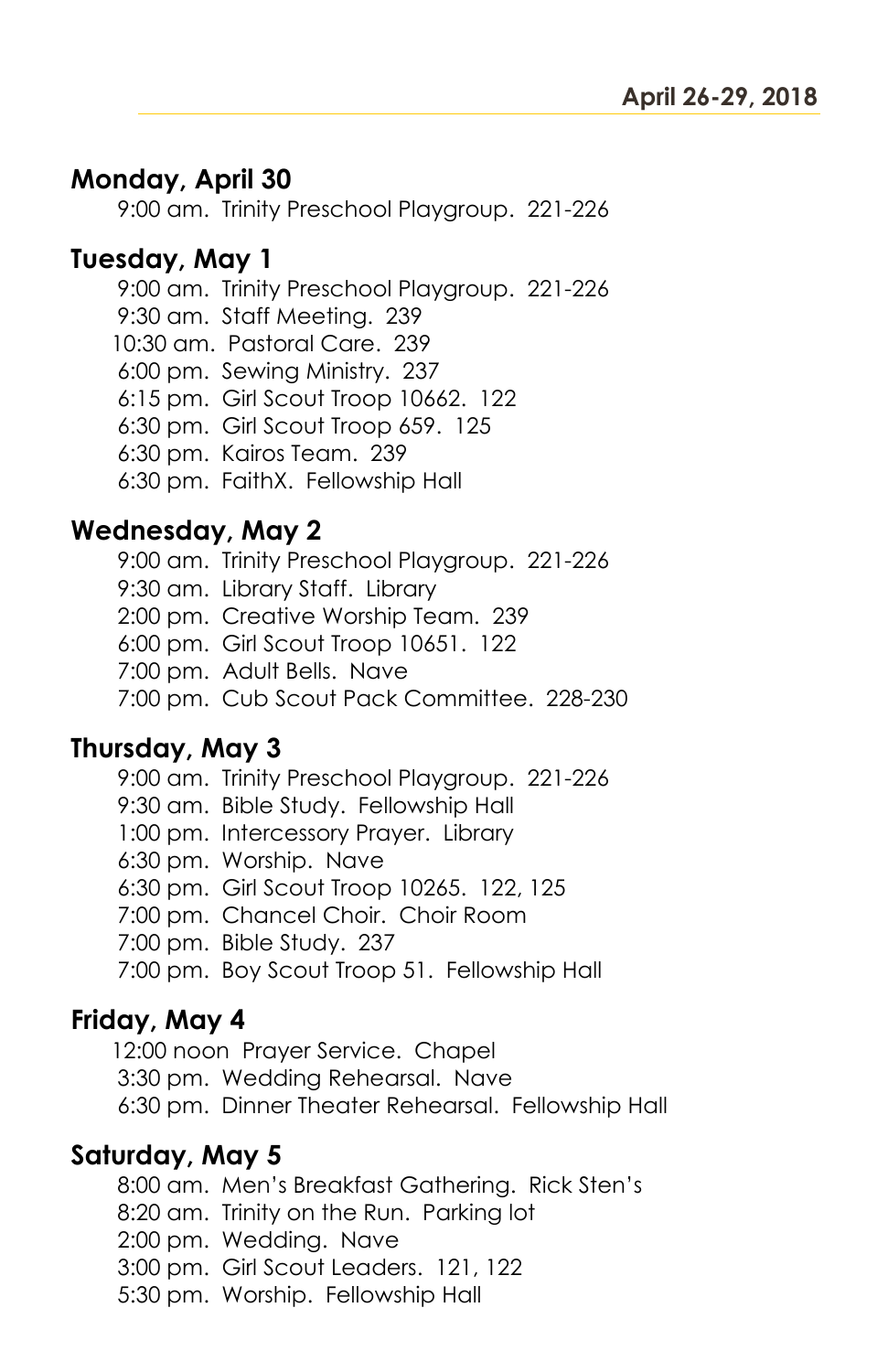#### **Sunday, May 6**

8:30 am. Traditional Worship. Nave 9:00 am. Contemporary Worship. Fellowship Hall 10:00 am. Adult Bible Study. 228-230 10:00 am. Gospel Chat. 236 10:00 am. Faith Formation Fun Factory for children 10:00 am. Confirmation. 12 10:00 am. Jr. High (grades 6-7). 11 10:00 am. F. O. J. (grades 9-12). 235 10:45 am. Contemporary Worship. Fellowship Hall 11:00 am. Traditional Worship. Nave 12:00 noon. Girl Scout Leaders. 121, 122 12:15 noon. Missions luncheon with Pastor Ron Glusenkamp 3:00 pm. Harrisburg Choral Society Concert. Nave 5:30 pm. Dinner Theater. Fellowship Hall

## support group meetings

| AA                               | 7:30 am. Mon. thru Fri. 121                |
|----------------------------------|--------------------------------------------|
|                                  | 7:30 pm. Mon. thru Thurs. 121              |
|                                  | 11:30 am. Wednesday. 124-126               |
|                                  | 12 noon. Mon., Tues., Thurs., Fri. 124-126 |
|                                  | 1:00 pm. Wednesday. 124-126                |
| Women's Serenity Group           | 6:00 pm. Mon., Thurs. 124-126              |
| Al-Anon                          | 7:30 pm. Tues., Thurs. 232-234             |
| Al-Anon Book Group               | 6:30 pm. Thurs. 228-230                    |
| Al-Ateen                         | 7:30 pm. Thursday. 239                     |
| <b>Families Helping Families</b> | 6:30 pm. Monday. 228-230                   |
| Gam Anon                         | 7:00 pm. Monday. 239                       |
| <b>Gamblers Anonymous</b>        | 7:00 pm. Monday. 237; Thurs. 229           |

### community group meetings

| Harrisburg Symphony Youth Orchestra | 7:00 pm. Mon. FH         |
|-------------------------------------|--------------------------|
| Harrisburg Symphony Junior Strings  | 6:00 pm. Mon. Chr. Rm.   |
| Harrisburg Singers                  | 7:00 pm. Tues. Chr. Rm.  |
|                                     | 9:30 am. Sat. Choir Room |
| Ikebana                             | 10:00 am. Thurs. 125     |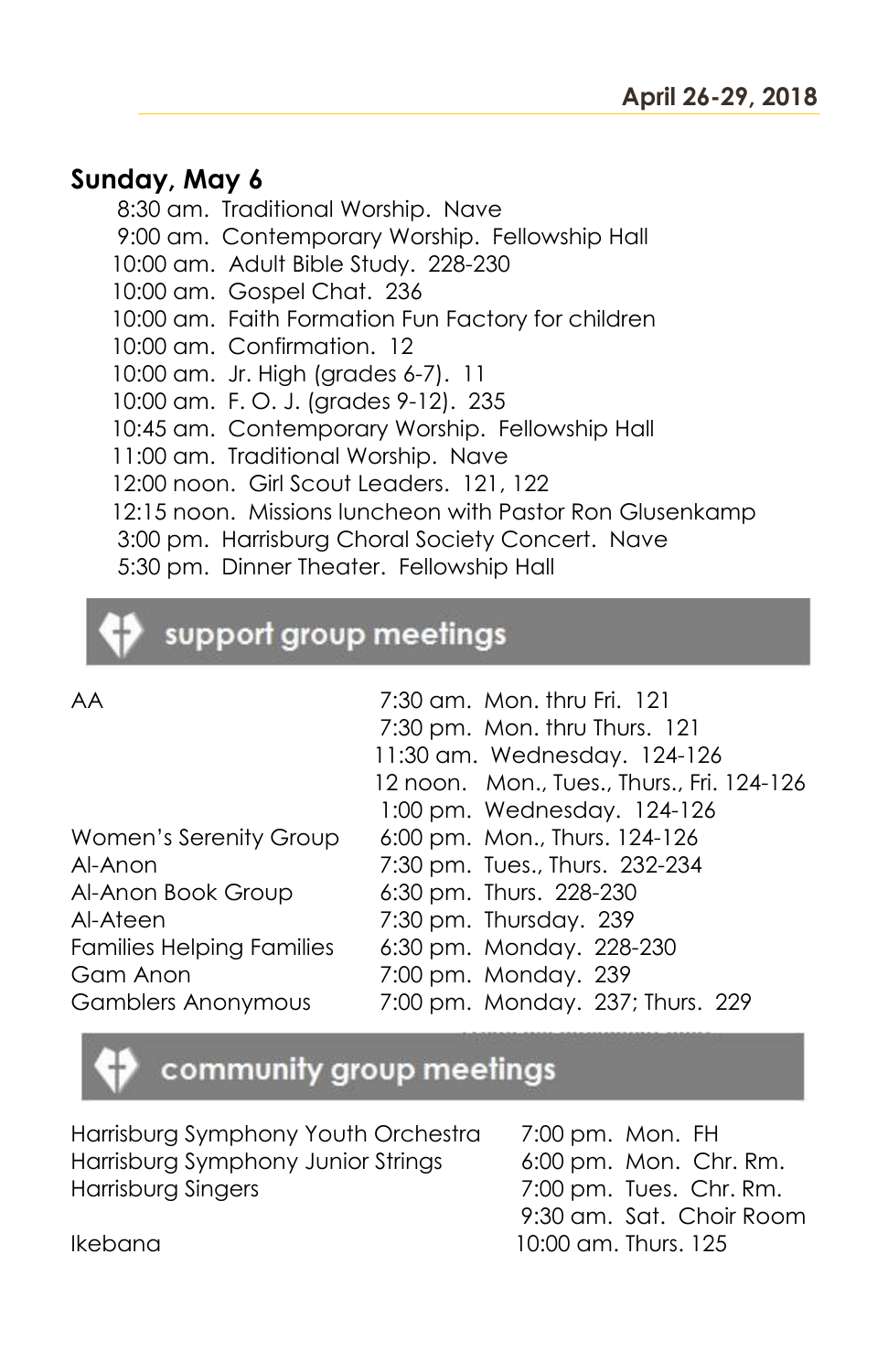

"¡ѕмәи рооЗ "The time has come .... The kingdom of God is near. Repent and believe the Aners: